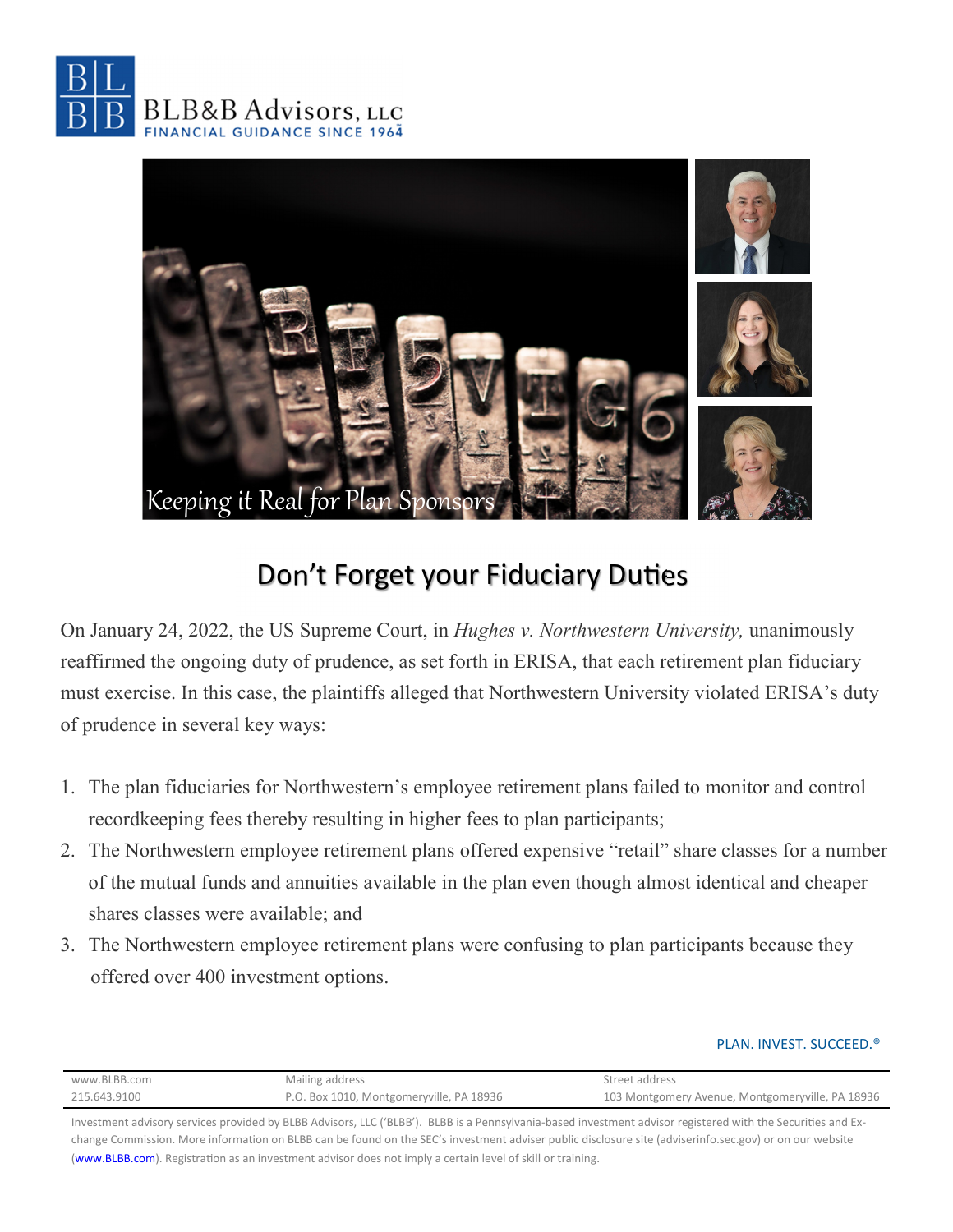The Supreme Court heard this case in December 2021 after the US Court of Appeals for the  $7<sup>th</sup>$ Circuit affirmed the lower court's decision to dismiss the case based on the premise that the participants in Northwestern's retirement plans had the choice to select which investments they wanted to include in their retirement accounts. The Supreme Court ultimately determined the  $7<sup>th</sup>$ Circuit erred in its analysis because it did not engage in a "context-specific inquiry of the fiduciaries' continuing duty to monitor investments and to remove imprudent ones as articulated in *Tibble v. Edison Int'l,* 575 U.S. 523" and then vacated and remanded this case back to the lower courts for "further proceedings consistent with this opinion."

This decision is one that all employers offering retirement plans to their employees should be aware of and it bears watching how the lower courts will again address this case. At a minimum, this decision reminds those charged with overseeing employer-sponsored retirement plans that they have an obligation to regularly monitor all the investment choices available inside their plan and to remove those that no longer remain prudent. Also, offering a multitude of investment options to plan participants does not alone absolve the plan sponsor from upholding its ongoing duty of prudence. In other words, it is a bad idea for an employer to set it and forget it when it comes to the investment choices offered inside their retirement plan. Rather, and as noted by Justice Sonia Sotomayor, "the employer's duty extended beyond simply providing the lower-cost funds alongside identical funds that charged higher fees. … Even in a defined-contribution plan where participants choose their investments, plan fiduciaries are required to conduct their own independent evaluation to determine which investments may be prudently included in the plan's menu of options."

This ruling is also a reminder to all retirement plan sponsors of the many critically important obligations they owe to their plan participants. If you offer a retirement plan to your employees and you have not reviewed or updated your plan recently, you should consider doing so. If you are looking for help with this project, BLBB's Retirement Plans service can be of assistance.

More specifically, we can help you identify and address the issues raised in this decision, including high recordkeeping and investment fees, a confusing plan with far too many choices, and the continued inclusion of inappropriate investment vehicles. Our approach to the design, management, and ongoing maintenance of employer-sponsored retirement plans involves helping you provide lower-cost, high quality investment choices in a tech-forward retirement plan that is easy to use. Our solutions strive to put plan sponsors and participants at ease with the knowledge that their program is not only a reliable and high-quality benefit plan, but also a cost-effective tool that can help employers attract and retain employees in what has become a very competitive labor market.